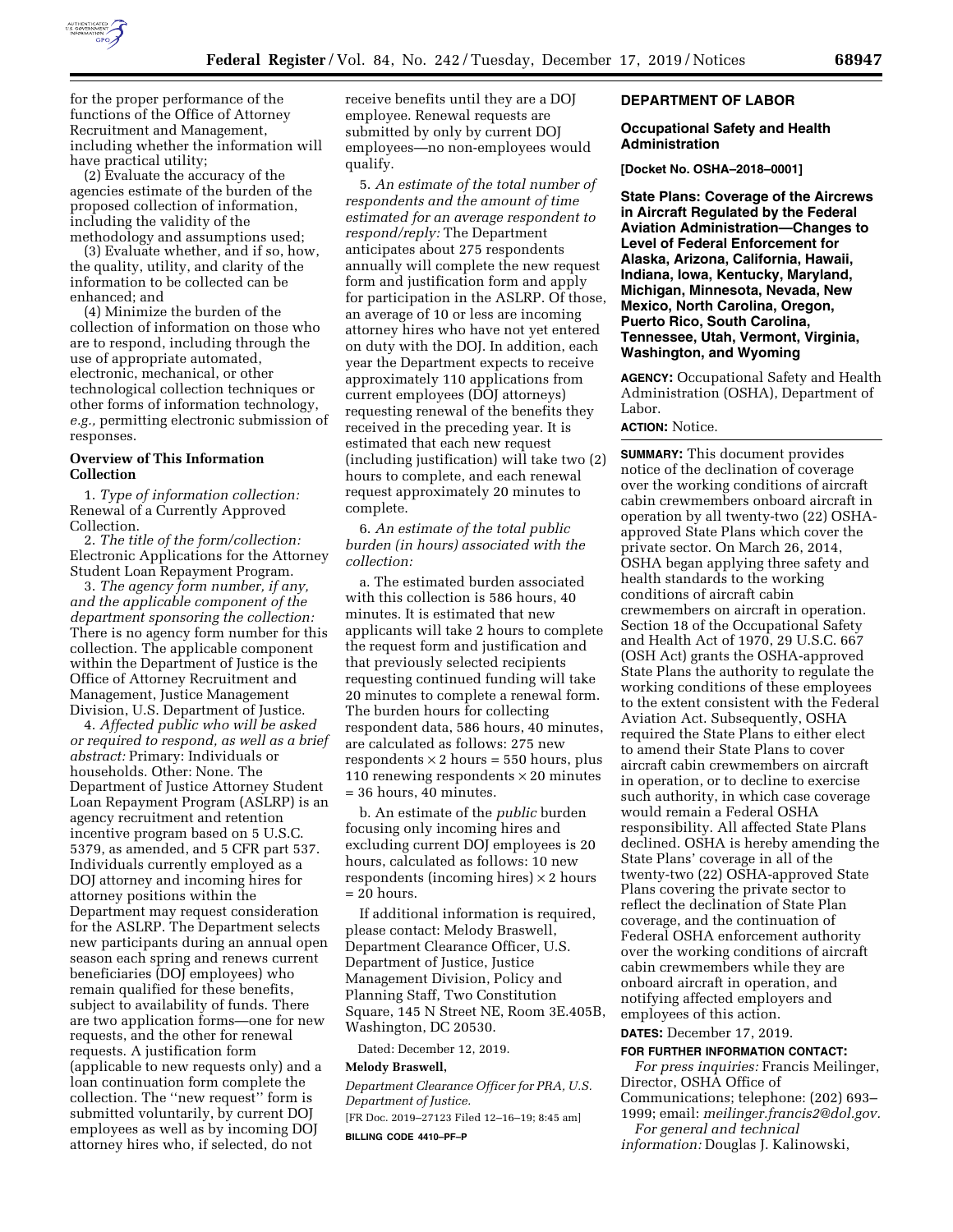Director, OSHA Directorate of Cooperative and State Programs; telephone: (202) 693–2200; email: *[kalinowski.doug@dol.gov.](mailto:kalinowski.doug@dol.gov)* 

# **SUPPLEMENTARY INFORMATION:**

# **I. Background**

Section 18 of the OSH Act provides that State Plans that wish to assume responsibility for developing and enforcing their own occupational safety and health standards may do so by submitting and obtaining federal approval of a State Plan. State Plan approval occurs in stages that include initial approval under Section 18(c) and final approval under Section 18(e). The twenty-two (22) OSHA-approved State Plans that cover the private sector are: Alaska, Arizona, California, Hawaii, Indiana, Iowa, Kentucky, Maryland, Michigan, Minnesota, Nevada, New Mexico, North Carolina, Oregon, Puerto Rico, South Carolina, Tennessee, Utah, Vermont, Virginia, Washington, and Wyoming.1

# **II. The Federal Aviation Administration**

Section 4(b)(1) of the OSH Act, 29 U.S.C. 653(b)(1) provides that OSHA cannot regulate working conditions of employees with respect to which other Federal agencies exercise statutory authority to prescribe or enforce standards or regulations affecting occupational safety and health. Pursuant to the Federal Aviation Act of 1958, the Federal Aviation Administration (FAA) is charged with the promotion of safe flight of civil aircraft in air commerce by prescribing regulations and minimum standards for practices, methods, and procedures the FAA Administrator finds necessary for safety in air commerce and national security. (49 U.S.C. 44701 *et seq.*). On July 10, 1975, FAA published a Notice in the **Federal Register** setting forth FAA's determination that its authority to promote the safety of civil aircraft operations ''completely encompass[ed] the safety and health aspects of the work environments of aircraft crewmembers,'' 40 FR 29114. Thus, OSHA was preempted from regulating the working conditions of aircraft cabin crewmembers onboard aircraft in operation.

On August 27, 2013, the FAA Administrator published in the **Federal Register** a Notice of Availability of a Policy Statement, that states FAA has not exercised statutory authority to

cover all working conditions affecting aircraft cabin crewmembers while onboard aircraft in operation, 78 FR 52848. FAA stated that OSHA can apply three of its occupational safety and health standards to the working conditions of aircraft cabin crewmembers while they are onboard aircraft in operation (except flight crew members).

These standards are hazard communication (29 CFR 1910.1200), bloodborne pathogens exposure (29 CFR 1910.1030), and occupational noise exposure (29 CFR 1910.95). The working conditions addressed by these three standards are the only working conditions of aircraft cabin crewmembers while they are onboard aircraft in operation subject to OSHA enforcement. FAA continues to exercise its statutory authority over all other working conditions of aircraft cabin crewmembers while they are on aircraft in operation, and to fully cover flight deck crew occupational safety and health issues while they are on aircraft in operation.

For the purposes of Federal OSHA enforcement authority, an aircraft cabin crewmember means a person assigned to perform a duty in an aircraft cabin when the aircraft is in operation (other than flight crewmembers). For this purpose, an aircraft is ''in operation'' from the time it is first boarded by a crewmember, in preparation for a flight, to the time the last crewmember leaves the aircraft after completion of that flight, including stops on the ground during which at least one crewmember remains on the aircraft, even if the engines are shut down.

Separate from this FAA policy change, OSHA already has authority to enforce its regulations on recordkeeping, 29 CFR part 1904, and access to employee exposure and medical records, 29 CFR 1910.1020. These regulations are not subject to preemption by Section 4(b)(1) of the OSH Act. OSHA also already has the responsibility to investigate employee complaints of discrimination for engaging in protected activity related to safety or health in the workplace, under Section 11(c) of the OSH Act, 29 U.S.C. 660(c). Investigations of employee complaints of discrimination for providing information about alleged violations of FAA requirements or of any Federal law relating to air carrier safety are also OSHA's responsibility under Section 519 of the Wendell H. Ford Aviation Investment and Reform Act for the 21st Century, Public Law 106–181, 49 U.S.C. 42121, which is the subject of a separate OSHA–FAA

Memorandum of Understanding (MOU), 67 FR 55883 (Aug. 30, 2002).

Accordingly, OSHA assumed this authority for the enforcement of the hazard communication, bloodborne pathogens, and noise standard with respect to aircraft cabin crewmembers on aircraft in operation on March 26, 2014. It now enforces these three standards with respect to these employees. OSHA and FAA also entered into a MOU on August 26, 2014, to facilitate coordination and cooperation between the two agencies concerning OSHA's enforcement of these three standards for these employees.

## **III. OSHA-Approved State Plans**

Section 18 of the OSH Act grants the OSHA-approved State Plans the authority to regulate the working conditions of employees. Thus, these agencies might cover aircraft cabin crewmembers while they are onboard aircraft in operation, to the extent consistent with the Federal Aviation Act. State Plans also have the ability to have safety and health standards that differ from Federal OSHA's, as long as those standards are at least as effective as Federal OSHA's, under Section 18(c)(2) of the OSH Act, 29 U.S.C. 667(c). However, FAA expressed concern about airlines being subject to different sets of rules as they fly into and out of different states. (78 FR 52848, 52850).

Subsequently, OSHA required the State Plans to either elect to amend their State Plans to cover aircraft cabin crewmembers or to decline to exercise such authority, in which case coverage would remain a Federal OSHA responsibility. All affected State Plans declined.

#### **IV. Notice of Change in Coverage**

OSHA is hereby amending the coverage of approved State Plans to reflect this declination of State coverage and the continuation of Federal OSHA enforcement authority over the enforcement of these three occupational safety and health standards for aircraft cabin crewmembers while they are onboard aircraft in operation in the twenty-two (22) OSHA-approved State Plans that cover the private sector. The State Plan web pages maintained by OSHA have been updated to reflect this notice.

# **V. Authority and Signature**

Loren Sweatt, Principal Deputy Assistant Secretary of Labor for Occupational Safety and Health, U.S. Department of Labor, authorized the preparation of this notice. OSHA is issuing this notice under the authority

<sup>1</sup>Connecticut, New York, New Jersey, Illinois, Maine, and the Virgin Islands operate State Plans limited in coverage to State and local government employees and are not affected by this notice.